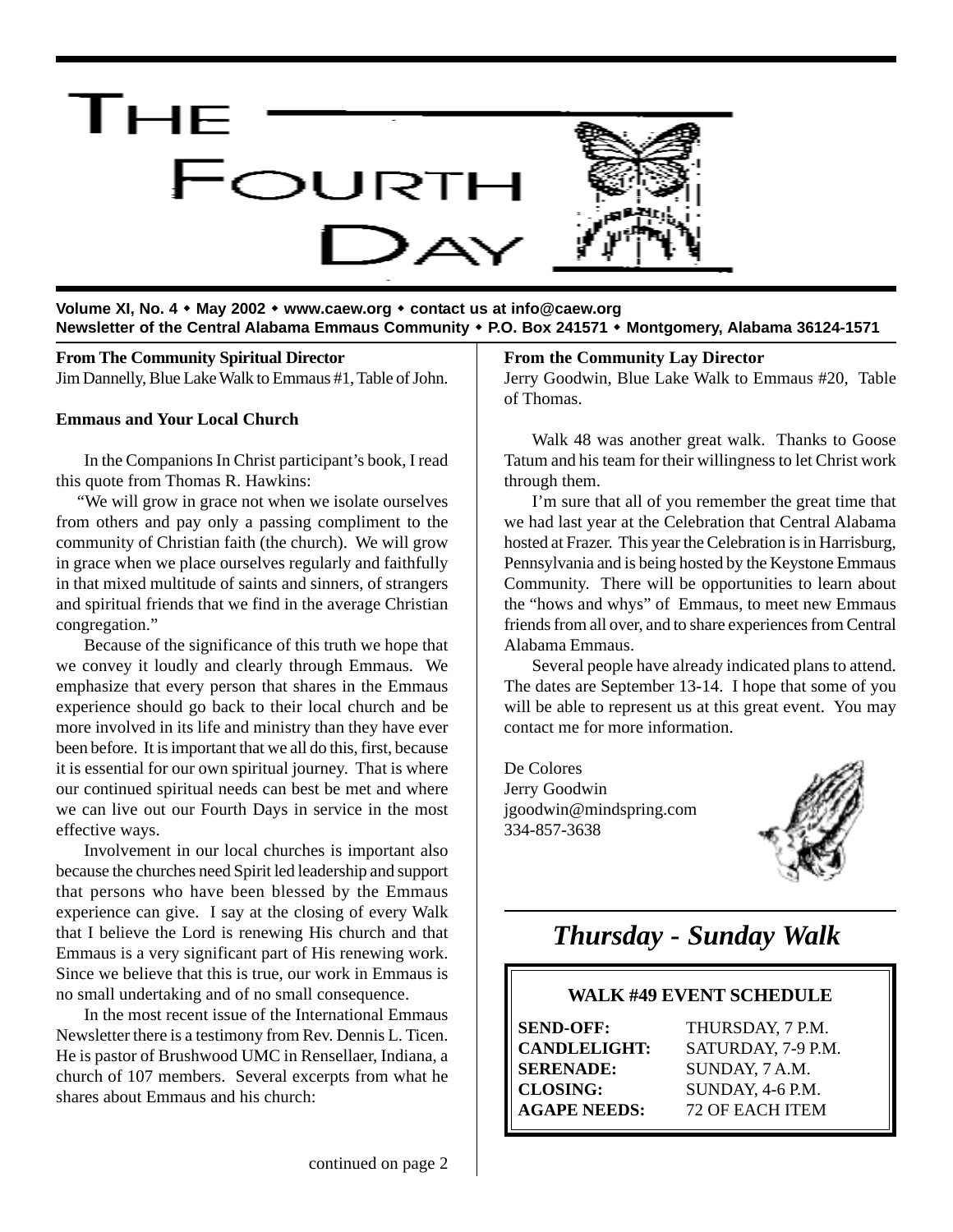# **Candidates for Walk #49**

| <b>Invited Pilgrims</b>   | Church                                               | Sponsor                   |
|---------------------------|------------------------------------------------------|---------------------------|
| Trista Andin              | St. James UMC, Montgomery                            | Jose Andin                |
| Candy Avera               | Auburn UMC                                           | <b>Jackie Waters</b>      |
| <b>Shannon Barrentine</b> | Whitfield Mem. UMC, Montgomery Pat Luna              |                           |
| Missy Burford             | Camden UMC, Camden                                   | Dan Burford               |
| Laura Chase               | Auburn UMC                                           | Jeanne Ryland             |
| Tara Cobb                 | Hopewell Methodist Church, Valley Milton Newton      |                           |
| <b>Caroline Dove</b>      | Calvary Baptist, Dothan                              | Susan Wainwright          |
| Leslie Durham             | St. James UMC, Montgomery                            | Chip Durham               |
| <b>Betty French</b>       | Old Rocky Mount Baptist Church, Alex City            | Ron Lane                  |
| Jenny Fuller              | Flint Hill United Methodist Church Diane Smith       |                           |
| Rosemary Gran             | Auburn UMC                                           | <b>Jennifer Chambliss</b> |
| Judy Guin                 | First UMC, Lanett                                    | <b>Bill Shirley</b>       |
| Jeanine Hamby             | Wesley Memorial UMC, Opelika                         | Lisa Pearson              |
| <b>Renee Harris</b>       | Summerfield Baptist Church, Selma Lamar Frazer       |                           |
| Cheri Hart                | Auburn UMC                                           | Cindi Hawkins             |
| <b>Tiffany Henderson</b>  | Auburn UMC                                           | <b>Betsy Windle</b>       |
| Karla Hines               | Auburn UMC                                           | Melanie Fields            |
| Robin Horn                | Auburn UMC                                           | Christi Hall              |
| <b>Harriett Hutcheson</b> | <b>Frazer Memorial UMC</b>                           | John Hutcheson            |
| Danita Johnson            | Fresh Anointing International, Montg Vickie Dearing  |                           |
| Linda Ledbetter           | Notasulga UMC                                        | Michael Ledbetter         |
| Kareen Lee                | Valley Park Baptist, Montgomery                      | Gloria Moore              |
| Gail Lovelady             | Church Street UMC, Selma                             | Kent Taylor               |
| Rhonda Mann               | First UMC, Prattville                                | Ron & Gail Baughman       |
| Erin McAliley             | Cornerstone Bible Church, Montg                      | Pat Morgan                |
| Gail McHugh               | Immaculate Conception Church, Orrville Sherry Taylor |                           |
| Mary Jane Moore           | Northside Baptist, Selma                             | <b>Pam Powers</b>         |
| <b>Shelly Munger</b>      | Auburn UMC                                           | Vickie Dearing            |
| Karen Nelson              | <b>Frazer Memorial UMC</b>                           | Stephen Nelson            |
| Mary Rasberry             | <b>Frazer Memorial UMC</b>                           | Raz Rasberry              |
| Jennifer Robinson         | Auburn Church of Christ                              | <b>Kelly Aulner</b>       |
| Debbie Shaw               | First Presbyterian Church, Auburn Karen Sharpless    |                           |
| <b>Sherie Sherrer</b>     | Church Street UMC, Selma                             | <b>John Sherrer</b>       |
| <b>Julie Smith</b>        | Camden UMC, Camden                                   | Malcolm Smith             |
| Robbye Smith              | <b>Baptist</b>                                       | <b>Vickie Dearing</b>     |
| Carrol Ann Steward        | First UMC, Millbrook                                 | Jo Davis                  |
| Amy Stucky                | Auburn UMC                                           | Katie Basden              |
| Jennifer Taylor           | Cathedral Church of Advent, Birmingham Kent Taylor   |                           |
| <b>Betty Vance</b>        | Park Memorial UMC, Troy                              | <b>Sherry Dye</b>         |
| <b>Nell Willcutt</b>      | <b>Frazer Memorial UMC</b>                           | <b>Cliff Willcutt</b>     |
| Debbie Williams           | First Baptist Church, Eclectic                       | Penny Teel                |
| Kathy Yosten              | Auburn UMC                                           | <b>Vickie Dearing</b>     |

*Dannelly*, continued from page 1

"The Walk to Emmaus has been nothing short of revolutionary in our church... We have had 28 people from this church attend a Walk...The people who have attended have come back and are providing strong leadership...Many who were 'on the fringe' before the Walk have moved to the center in terms of church life and participation...I am thankful for what the Spirit is doing at Brushwood!"

All of us pray that such testimonies come from churches all across central Alabama. Emmaus is all about renewed lives in Christ and the renewal of the Lord's church. Thanks be to God for the privilege and blessing of being involved in what He is doing in our time.

# **Central Alabama Emmaus Walk #49 Team Roster**

### † **Lay Director:**

Angie Jacobs

† **Spiritual Director:** Rick Patterson

#### † **Assistant Spiritual Directors:**

Glen Pugh, Charles Cummings, Chette Williams, Cliff Cobb

### † **Assistant Lay Directors:**

Bo Cavin, Brenda Aughtman, Teri Dingler, Nan Cantrell

### † **Table Leaders:**

Chrystal Strickland, Florence McArthur, Sheila Mansfield, Beth Hughes, Penny Coln, Sandra Martin, Vickie Wiswall

### † **Assistant Table Leaders:**

Bess Eakes, Shirley Jordan, Debbie Smalley, Vickie Dearing, Sue Ellis, Mary Talley, Betsy Windle

### † **Music:**

Tim Jackson, Tim Chambliss

† **Board Rep:**

Deborah McCord

- † **72-Hour Prayer Vigil:** Shannon McBride
- † **Agape Co-Chairs:** Christine Wellbaum, Sharon Wilbanks
- † **Banners:**

Jack Moseley

- † **Book Table:** Keita Himes, Susan Wainwright
- † **Candlelight:**

Chair — John Sherrer, Wayne Hall, Ron Stallworth, Lynn Moseley, John Parris

- † **Closing:** Otto and Jean Hammonds
- † **Food Preparation:** Chair, Blake Bentley
- † **Food Service:** Chair — Sherry Taylor, Veronica Chesnut, Dorann Frazer
- † **Housing & Registration:** Gwen Newton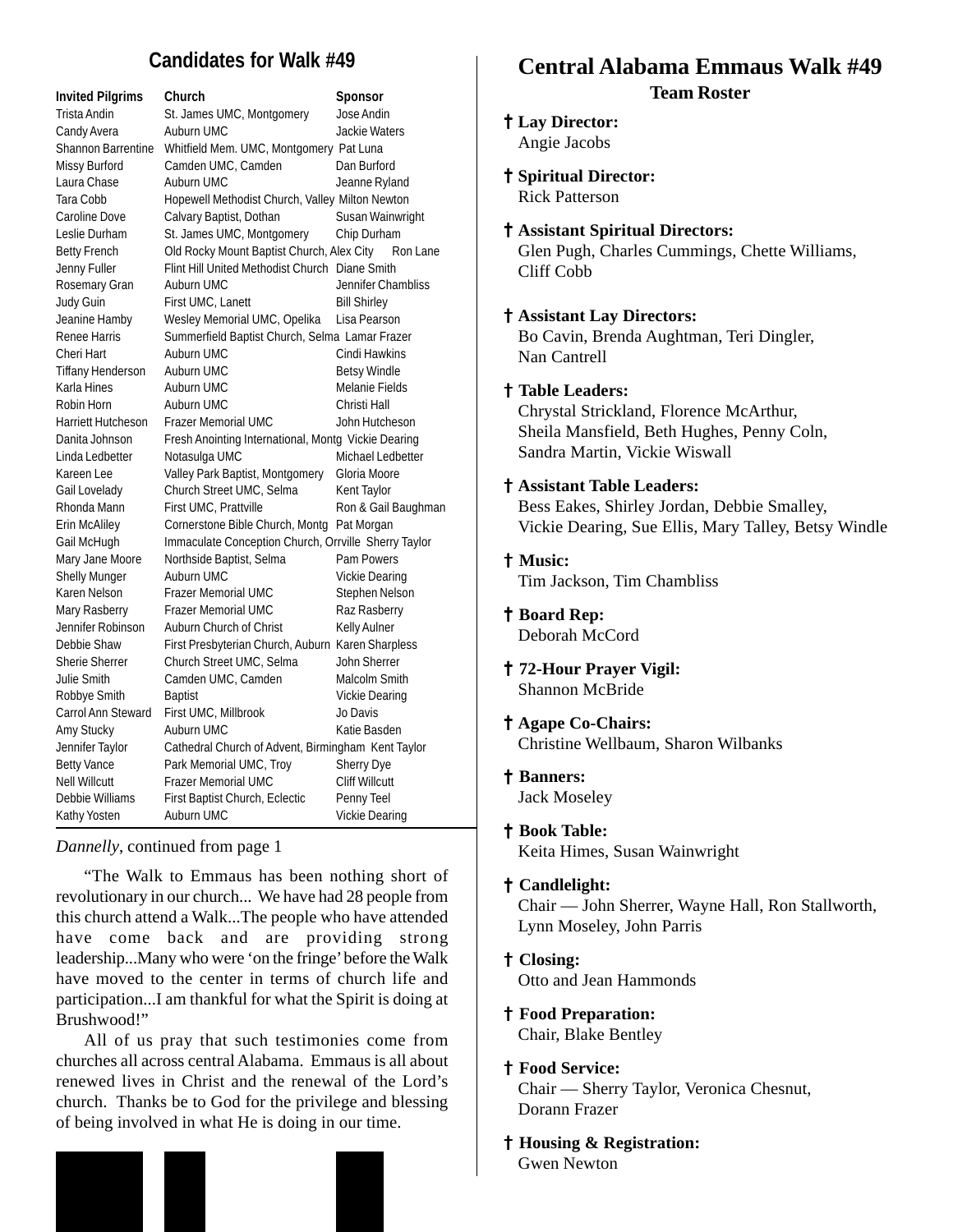# **ASK AUNT EMMA**

### Dear Aunt Emma:

Candlelight was so pretty. I really enjoyed it, but what was it supposed to do for me? B.R.

# Dear B.R.

Candlelight has a specific purpose besides the visual effect:

...to show you the love and sacrifice of a community of believers.

...to move you closer to Christ.

...to give you another opportunity for commitment or recommitment.

The Pilgrims are given plenty of time to pray after the community has left. This should not be rushed...but to pray and seek counsel from a Spiritual Director...to pray with a friend or a table leader...to pray as a table or with others in need. If you want to re-visit your first Candlelight, be sure to take the time to pray as the Pilgrims will.

Aunt Emma

# *Love and Sympathy:*

...to Phillip (NA-14) and Emilyn (NA-13) Gipson upon the loss of Phillip's mother in April



...to the family of Crowell Pate (BL-18) upon Crowell's death in April. Crowell lived in Lowndesboro.

...to Patty Macready (CA 27) upon the death of her grandmother

...to Angie (CA 7) and Jay (CA 6) Jacobs, on the loss of Angie's grandfather, Paul Riggs.

# *Prayer Requests:*

...for Jim Sasser (CA 31) and Terri Sasser (CA 32) who have both had serious health concerns

*Praises to God* ...for bringing YAK Journeys to our community!!

# **CLUSTER INFORMATION**

## *Auburn Emmaus Cluster*

Contact Deborah McCord (334- 821-1301). Follow up meetings are the Thursday night following each Walk at 6 p.m. for a covered dish supper at Auburn UMC in the Epworth Center.



## *Chilton County Emmaus Cluster*

Contact Bob Taylor. The Cluster meets the first Tuesday of the month following each Walk.

### *Millbrook Miracles Emmaus Cluster*

Contact Ricky and Elaine Messick (334) 365-9100. Meet the third Sunday of each month at noon at Millbrook First UMC. Lunch is provided -- free will offering.

## *Montgomery DeColores Emmaus Cluster*

Contact George Mingledorff (334) 277-2039; e-mail gmingled@bellsouth.net or Jim Snyder (334) 272-3548; e-mail: taraln2@aol.com. A covered dish gathering and follow-up will be held on Tuesday nights following each walk at 6:30 p.m. in the Activity Room at Frazer Memorial UMC. Please mark your calendars NOW for April 23; May 28; September 3; October 1; October 29 and November 26. Call for Reunion Group information or visit our website: www.EmmausMontgomeryAL.com

## *Prattville Walkers Emmaus Cluster*

Contact Reverend Gail Baughman (334) 358-4893. Meetings are the first Tuesday of each month at 7 p.m. at First UMC in Prattville.

## *Selma Emmaus Cluster*

Contact Kent Taylor (334) 875-1171. Gatherings and follow-ups meet the first Tuesday of each month at 6:45 p.m. at Church Street UMC in the Fellowship Hall. Bring light refreshments.

## *Valley Emmaus Cluster*

Contact Annette Elliott (334) 499-2439. Call Annette also for Reunion Group information. A covered dish supper is held each Wednesday night following a Walk at 5:30 p.m. at Langdale UMC.